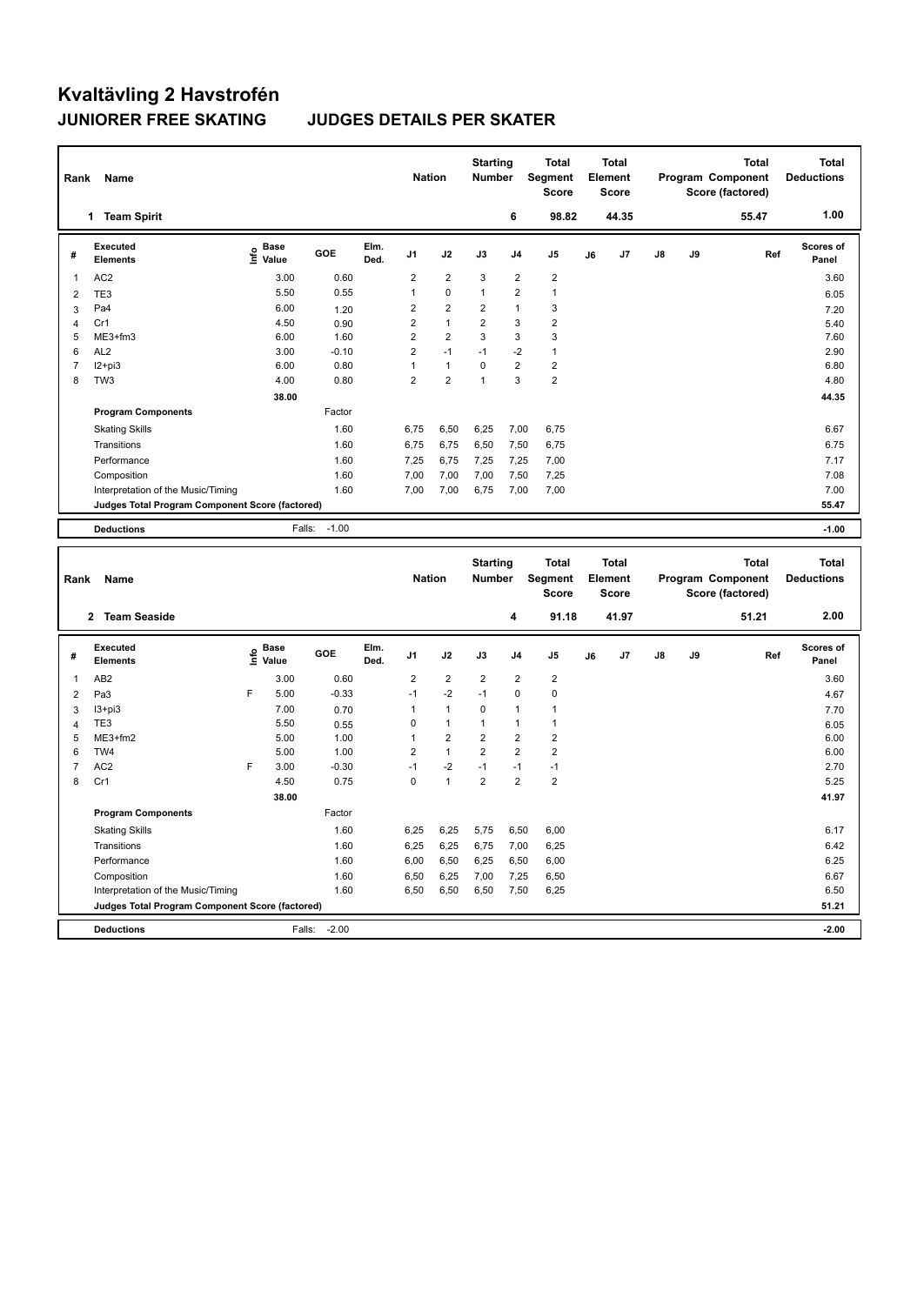# **Kvaltävling 2 Havstrofén JUNIORER FREE SKATING JUDGES DETAILS PER SKATER**

| Rank                    | Name                                            |                                           |                   |              | <b>Nation</b>  |                | <b>Starting</b><br>Number |                | Total<br>Segment<br><b>Score</b>        |    | <b>Total</b><br>Element<br>Score        |    |    | <b>Total</b><br>Program Component<br>Score (factored) | <b>Total</b><br><b>Deductions</b> |
|-------------------------|-------------------------------------------------|-------------------------------------------|-------------------|--------------|----------------|----------------|---------------------------|----------------|-----------------------------------------|----|-----------------------------------------|----|----|-------------------------------------------------------|-----------------------------------|
|                         | 3 Team Nova                                     |                                           |                   |              |                |                |                           | 5              | 85.61                                   |    | 37.94                                   |    |    | 48.67                                                 | 1.00                              |
| #                       | <b>Executed</b><br>Elements                     | $\frac{e}{E}$ Base<br>$\frac{E}{E}$ Value | GOE               | Elm.<br>Ded. | J <sub>1</sub> | J2             | J3                        | J <sub>4</sub> | J <sub>5</sub>                          | J6 | J7                                      | J8 | J9 | Ref                                                   | Scores of<br>Panel                |
| 1                       | AC <sub>2</sub>                                 | 3.00                                      | 0.40              |              | 1              | $\mathbf{1}$   | $\overline{2}$            | $\overline{2}$ | $\mathbf{1}$                            |    |                                         |    |    |                                                       | 3.40                              |
| $\overline{\mathbf{c}}$ | Cr1                                             | 4.50                                      | 0.75              |              | 1              | 2              | $\overline{2}$            | $\overline{2}$ | $\mathbf{1}$                            |    |                                         |    |    |                                                       | 5.25                              |
| 3                       | $13 + pi3$                                      | 7.00                                      | 0.23              |              | -3             | $\pmb{0}$      | 0                         | $\mathbf{1}$   | $\mathbf{1}$                            |    |                                         |    |    |                                                       | 7.23                              |
| 4                       | SySp3                                           | 6.00                                      | $-0.20$           |              | 0              | 0              | $-1$                      | $-1$           | $\mathbf 0$                             |    |                                         |    |    |                                                       | 5.80                              |
| 5                       | TE <sub>1</sub>                                 | 2.50                                      | $-0.17$           |              | $-2$           | $-1$           | 0                         | $-1$           | $\mathbf 0$                             |    |                                         |    |    |                                                       | 2.33                              |
| 6                       | ME3+fm2                                         | 5.00                                      | 0.33              |              | 0              | $\mathbf{1}$   | 0                         | $\overline{2}$ | $\mathbf{1}$                            |    |                                         |    |    |                                                       | 5.33                              |
| $\overline{7}$          | AB <sub>2</sub>                                 | 3.00                                      | 0.10              |              | 0              | $-1$           | $\overline{2}$            | $\mathbf{1}$   | $\mathbf 0$                             |    |                                         |    |    |                                                       | 3.10                              |
| 8                       | TW4                                             | 5.00                                      | 0.50              |              | 1              | $\mathbf{1}$   | 1                         | $\overline{1}$ | $\mathbf{1}$                            |    |                                         |    |    |                                                       | 5.50                              |
|                         |                                                 | 36.00                                     |                   |              |                |                |                           |                |                                         |    |                                         |    |    |                                                       | 37.94                             |
|                         | <b>Program Components</b>                       |                                           | Factor            |              |                |                |                           |                |                                         |    |                                         |    |    |                                                       |                                   |
|                         | <b>Skating Skills</b>                           |                                           | 1.60              |              | 6,25           | 6,00           | 5,50                      | 6,50           | 5,75                                    |    |                                         |    |    |                                                       | 6.00                              |
|                         | Transitions                                     |                                           | 1.60              |              | 6,50           | 6,25           | 5,75                      | 7,00           | 5,50                                    |    |                                         |    |    |                                                       | 6.17                              |
|                         | Performance                                     |                                           | 1.60              |              | 5,75           | 6,00           | 6,50                      | 7,00           | 5,75                                    |    |                                         |    |    |                                                       | 6.08                              |
|                         | Composition                                     |                                           | 1.60              |              | 6,00           | 6,25           | 6,25                      | 6,25           | 5,75                                    |    |                                         |    |    |                                                       | 6.17                              |
|                         | Interpretation of the Music/Timing              |                                           | 1.60              |              | 6,00           | 6,25           | 6,00                      | 6,00           | 5,50                                    |    |                                         |    |    |                                                       | 6.00                              |
|                         | Judges Total Program Component Score (factored) |                                           |                   |              |                |                |                           |                |                                         |    |                                         |    |    |                                                       | 48.67                             |
|                         | <b>Deductions</b>                               |                                           | $-1.00$<br>Falls: |              |                |                |                           |                |                                         |    |                                         |    |    |                                                       | $-1.00$                           |
|                         |                                                 |                                           |                   |              |                |                |                           |                |                                         |    |                                         |    |    |                                                       |                                   |
| Rank                    | Name                                            |                                           |                   |              | <b>Nation</b>  |                | <b>Starting</b><br>Number |                | <b>Total</b><br><b>Segment</b><br>Score |    | <b>Total</b><br>Element<br><b>Score</b> |    |    | <b>Total</b><br>Program Component<br>Score (factored) | <b>Total</b><br><b>Deductions</b> |
|                         | 4 Team Convivium                                |                                           |                   |              |                |                |                           | $\mathbf 2$    | 67.92                                   |    | 28.59                                   |    |    | 41.33                                                 | 2.00                              |
| #                       | <b>Executed</b><br><b>Elements</b>              | Base<br>e Base<br>⊆ Value                 | GOE               | Elm.<br>Ded. | J1             | J2             | J3                        | J <sub>4</sub> | J <sub>5</sub>                          | J6 | J7                                      | J8 | J9 | Ref                                                   | <b>Scores of</b><br>Panel         |
| 1                       | AC <sub>2</sub>                                 | 3.00                                      | 0.60              |              | $\overline{2}$ | $\overline{2}$ | $\overline{2}$            | $\mathbf{1}$   | $\overline{2}$                          |    |                                         |    |    |                                                       | 3.60                              |
| $\overline{2}$          | Pa <sub>2</sub>                                 | 3.50<br>F                                 | $-0.93$           |              | $-3$           | $-2$           | $-3$                      | $-3$           | $-2$                                    |    |                                         |    |    |                                                       | 2.57                              |
| 3                       | AB <sub>2</sub>                                 | 3.00                                      | 0.10              |              | 0              | $\mathbf 0$    | 0                         | $\mathbf{1}$   | $\mathbf{1}$                            |    |                                         |    |    |                                                       | 3.10                              |
| $\overline{4}$          | $11+pi3$                                        | F<br>5.50                                 | $-1.28$           |              | -3             | $-2$           | $-2$                      | $-3$           | $-2$                                    |    |                                         |    |    |                                                       | 4.22                              |
| 5                       | Cr1                                             | 4.50                                      | $-0.60$           |              | 0              | $-2$           | $-2$                      | $\mathbf{1}$   | $-2$                                    |    |                                         |    |    |                                                       | 3.90                              |
| 6                       | ME3+fm2                                         | 5.00                                      | 0.33              |              | 0              | $\mathbf{1}$   | $\mathbf 0$               | $\mathbf{1}$   | $\mathbf{1}$                            |    |                                         |    |    |                                                       | 5.33                              |
| $\overline{7}$          | TE <sub>1</sub>                                 | 2.50                                      | 0.17              |              | 1              | $\pmb{0}$      | $\mathbf{1}$              | $\mathbf 0$    | $\mathbf{1}$                            |    |                                         |    |    |                                                       | 2.67                              |
| 8                       | TW <sub>2</sub>                                 | 3.00                                      | 0.20              |              | $\mathbf{1}$   | $\mathbf 0$    | $\mathbf 0$               | $\mathbf{1}$   | $\mathbf{1}$                            |    |                                         |    |    |                                                       | 3.20                              |
|                         |                                                 | 30.00                                     |                   |              |                |                |                           |                |                                         |    |                                         |    |    |                                                       | 28.59                             |
|                         | <b>Program Components</b>                       |                                           | Factor            |              |                |                |                           |                |                                         |    |                                         |    |    |                                                       |                                   |
|                         | <b>Skating Skills</b>                           |                                           | 1.60              |              | 5,25           | 5,75           | 5,00                      | 5,50           | 5,25                                    |    |                                         |    |    |                                                       | 5.33                              |
|                         | Transitions                                     |                                           | 1.60              |              | 5,50           | 5,75           | 5,50                      | 5,00           | 4,75                                    |    |                                         |    |    |                                                       | 5.33                              |
|                         | Performance                                     |                                           | 1.60              |              | 4,50           | 5,75           | 4,75                      | 4,75           | 4,75                                    |    |                                         |    |    |                                                       | 4.75                              |
|                         | Composition                                     |                                           | 1.60              |              | 5,50           | 6,00           | 5,25                      | 5,50           | 5,00                                    |    |                                         |    |    |                                                       | 5.42                              |
|                         | Interpretation of the Music/Timing              |                                           | 1.60              |              | 5,00           | 6,25           | 5,00                      | 5,00           | 5,00                                    |    |                                         |    |    |                                                       | 5.00                              |
|                         | Judges Total Program Component Score (factored) |                                           |                   |              |                |                |                           |                |                                         |    |                                         |    |    |                                                       | 41.33                             |